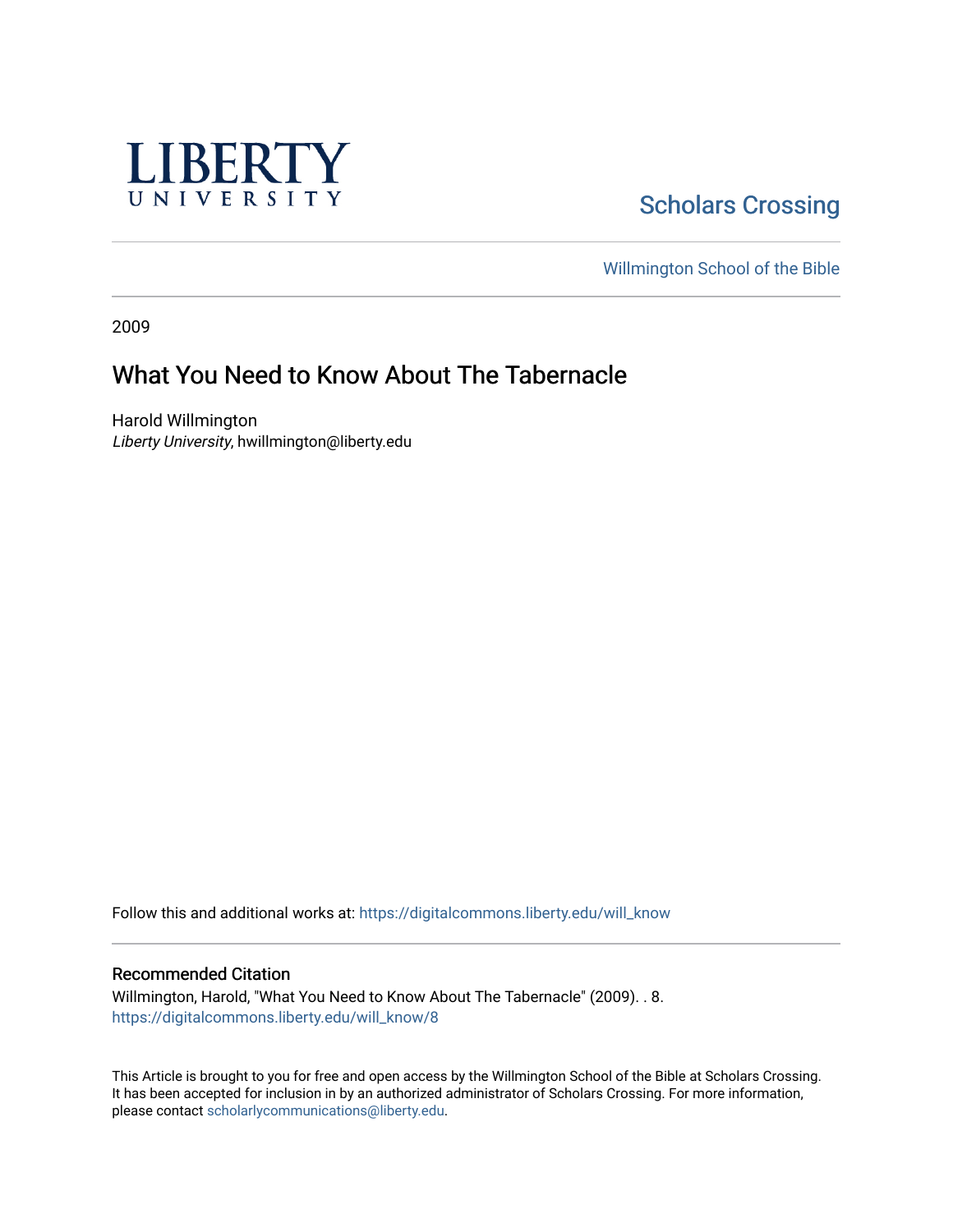## WHAT YOU NEED TO KNOW ABOUT THE TABERNACLE

Some years ago I came up with this idea to help illustrate both the items and importance of the Old Testament Tabernacle. I hope it will aid you (as it has to others) in explaining God's overall plan of salvation. Please feel free to use any or all of it. I have titled this "GOING TO CHURCH" in 1490 B.C.

Introduction: In Exodus 14 Moses leads the Israelites out of Egypt and across the mighty Red Sea. On June 15, 1491, Israel arrived at Mt. Sinai and made camp, probably at the southern peak of the mountain called Jebel Musa which towered some 7400 feet straight up from the desert floor. The nation was to remain here for eleven months and five days. Three major events took place during this time. These were:

- A. The Commandment of the Law was given—the requirement for fellowship. (Exod. 19:3-24:18; 32:1-34:35)
- B. The Corruption of the Golden Calf—the renunciation of that fellowship. (Exod. 32:1-35)
- C. The Construction of the tabernacle—the restoration to fellowship. (Exod. 25:31; 35-40; Leviticus)

After the Golden Calf fiasco it was a touch-and-go situation for a period of some 6 months between God's holy judgment and Israel's sinful ways. (See Exod. 32:7-10) Finally, perhaps during the spring of 1490 B.C., the newly erected tabernacle was ready for services. At this point, let us briefly describe the tabernacle:

The three (3) sections—the Outer Court, the Inner Court, and the Holy of Holies.

The Outer Court, a glorified picket fence construction, measured 150 feet in length, 75 feet wide, and 7½ feet high. In the center of this "picket fence" was a tent, 45 feet long, 15 feet wide and 15 feet high. There were two rooms in this tent, separated by a thick veil. The eastern room section of this tent (the entire tabernacle faced east) was the holy place, and the western section was the Holy of Holies. The tent was made of 48 upright boards and was covered by four (4) kinds of cloth. Three of these were animal skins, and the fourth was a fine linen. The colors involved were white, blue, purple, and scarlet.

Note: There were six (6) pieces of furniture within this "picket fence." Two stood in the Outer Court, three were within the first Inner Court room, and one was placed in the Holy of Holies room. To really worship God back then (and also today) the spiritual significance of each piece of furniture must clearly be understood. To help us, the following platform aids are suggested:

1. Six folding chairs should be arranged in the general form of a cross, with each chair to be occupied by an individual.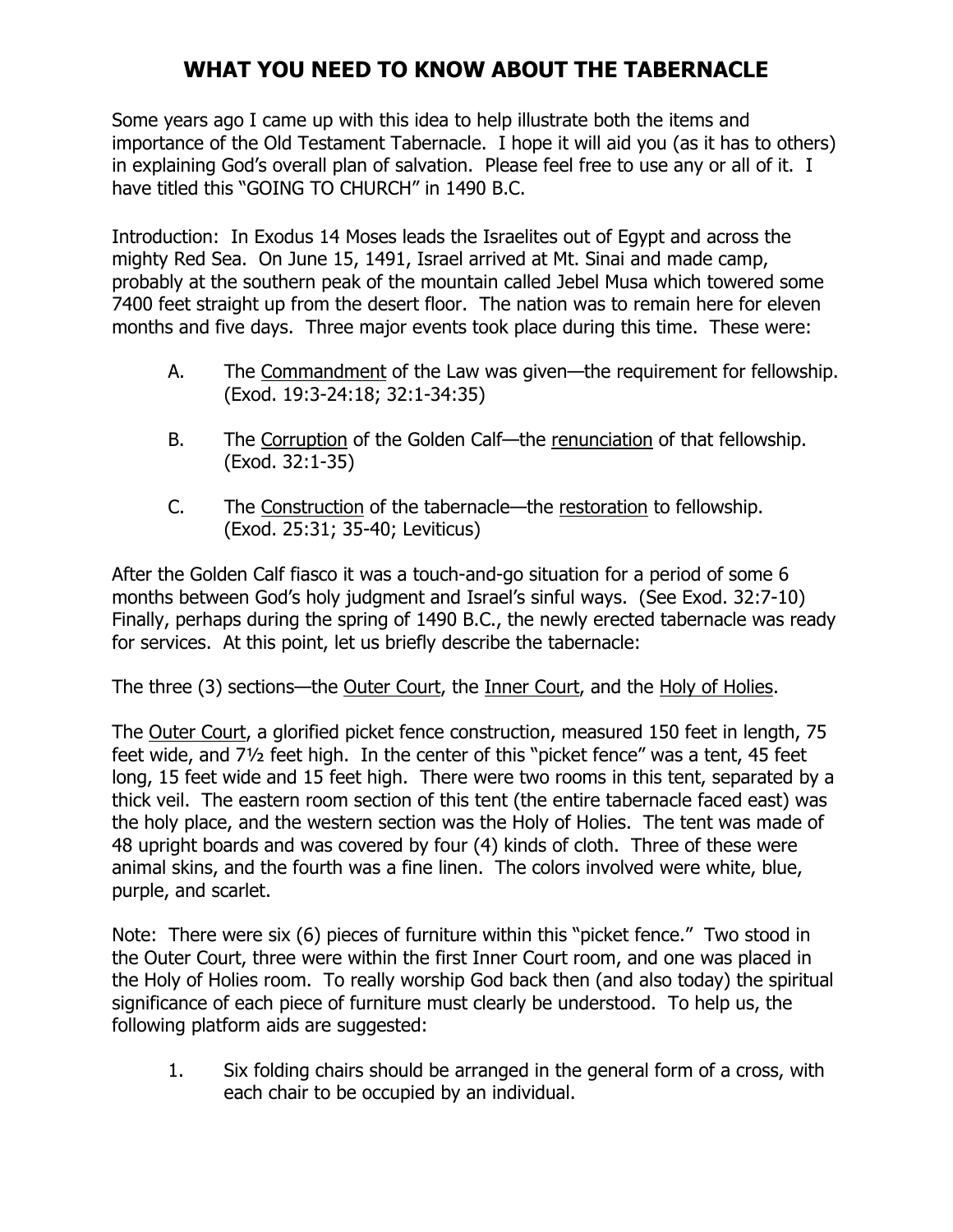2. The chair arrangement should look like this:

3. A young boy, dressed as a shepherd now appears on stage, accompanied by his father.

The Father: "Well, son, today for the first time we are allowed to enter that new building God told Moses to put up for us called the Tabernacle."

(Both father and son start for the first chair. But when they get within a few feet of it, they are stopped by a "priest" who asks:

Priest: "Just a minute please. Where are you going?"

Father: "My name is Simeon and this is my son Benjamin. We're going to worship our God Jehovah here in this place today."

Priest: "That's fine, but have you brought the right offering with you?"

Father: "Oh yes, we both have a nice gift of money for God."

Priest: "I'm sorry, but money will not do. You must bring a lamb with you, for without the shedding of blood there is no remission of sins!"

4. (At this point the father leaves and returns carrying a picture, or stuffed toy, of a lamb. The priest takes the lamb and hands it to the person sitting on the first chair.)

 Priest: "This little lamb must die, and as it does, you will place your right hand upon its forehead to identify yourselves with it."

5. (The priest then invites them in and conducts them through a tour of the tabernacle. We will now view the furniture of the tabernacle through the eyes of this 12-year-old boy as he might have described it, using those terms a boy or girl living today could understand.)

 The Boy: "I think this first piece of furniture is sorta like what we cook food on outside, so I'll call it the BARBEQUE GRILL."

 (This was the Brazen Altar as mentioned in Exod. 27:1-8; 38:1-7.) It was a box-like structure made of acacia wood and was overlaid with brass. It was approximately 7½ feet wide and 3 feet high. There was a grate midway between the top and the bottom. A horn was located on each corner of the altar to help hold the animal sacrifices which were offered at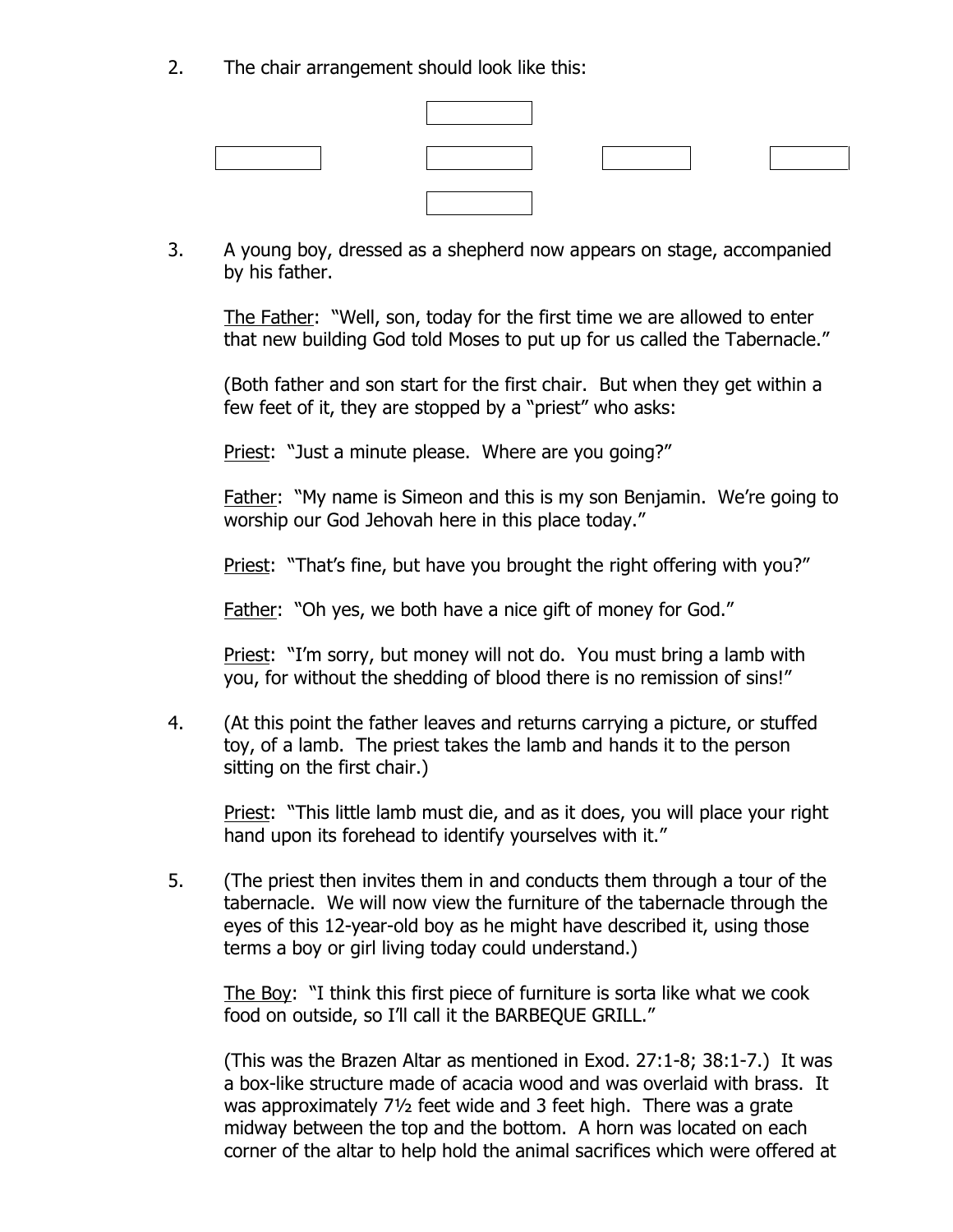this altar. This speaks of Calvary. The New Testament verse which fulfills the brazen altar is John 1:29:

"Behold, the Lamb of God, which taketh away the sin of the world."

 The Boy: "This next piece of furniture is rather funny looking. In fact, it reminds me of something we once had in our back year, so I'll name this the BIRD BATH!"

 (This was the Brazen Laver as mentioned in Exod. 30:18; 38.) It was a brass basin which was filled with water, resting on a pedestal, covered by mirrors. It was used by the priests for actual and ceremonial cleansing of both hands and feet. This speaks of a believer being cleansed after he has confessed his sins. The New Testament verse which speaks of the Laver is 1 John 1:9:

### "If we confess our sins, he is faithful and just to forgive us our sins, and to cleanse us from all unrighteousness."

 The Boy: "We're in the first room of the tent now. The BARBEQUE GRILL and the BIRD BATH were both outside, but the next three pieces of furniture are in this tent. Boy! I get hungry just looking at this piece of furniture. It's really a table covered with some loaves of bread. I think I'll call it the PIZZA HUT!

 (This was the Table of Shewbread, as mentioned in Exod. 25:23-30; 37:10-16.) It was a table made of acacia wood and covered with gold. On this table was placed twelve cakes of bread, renewed each week, one for each tribe in Israel. This table was approximately 1½ feet wide by 2½ feet high. It rested on the right (northern) side of the room. The Table of Shewbread speaks of that soul satisfaction that only Christ can give, as He Himself once told a crowd of people:

### "I am the bread of life; he that cometh to me shall never hunger, and he that believeth on me shall never thirst" (John 6:35).

 The Boy: "Now let's see—this thing right across from the PIZZA HUT sorta reminds me of my favorite season of the whole year! I think I'll call this piece of furniture the CHRISTMAS TREE!

 (This was the Lampstand, as mentioned in Exod. 25:31-40; 37:17-24). It was one of the most ornate objects in the tabernacle. It was made of pure gold and consisted of an upright shaft from each side of which three branches extended upward in pairs. The lamps were trimmed every morning and evening and were never to be extinguished all at one time. It had to be regularly supplied with pure olive oil. The entire lamp required 107 pounds of gold and today would cost approximately \$700,000. Jewish tradition says the Lampstand was 5 feet high and 3½ feet wide. It rested on the left (south) side of the room. The Lampstand speaks of divine illumination, as referred to by the Savior in John 9:5: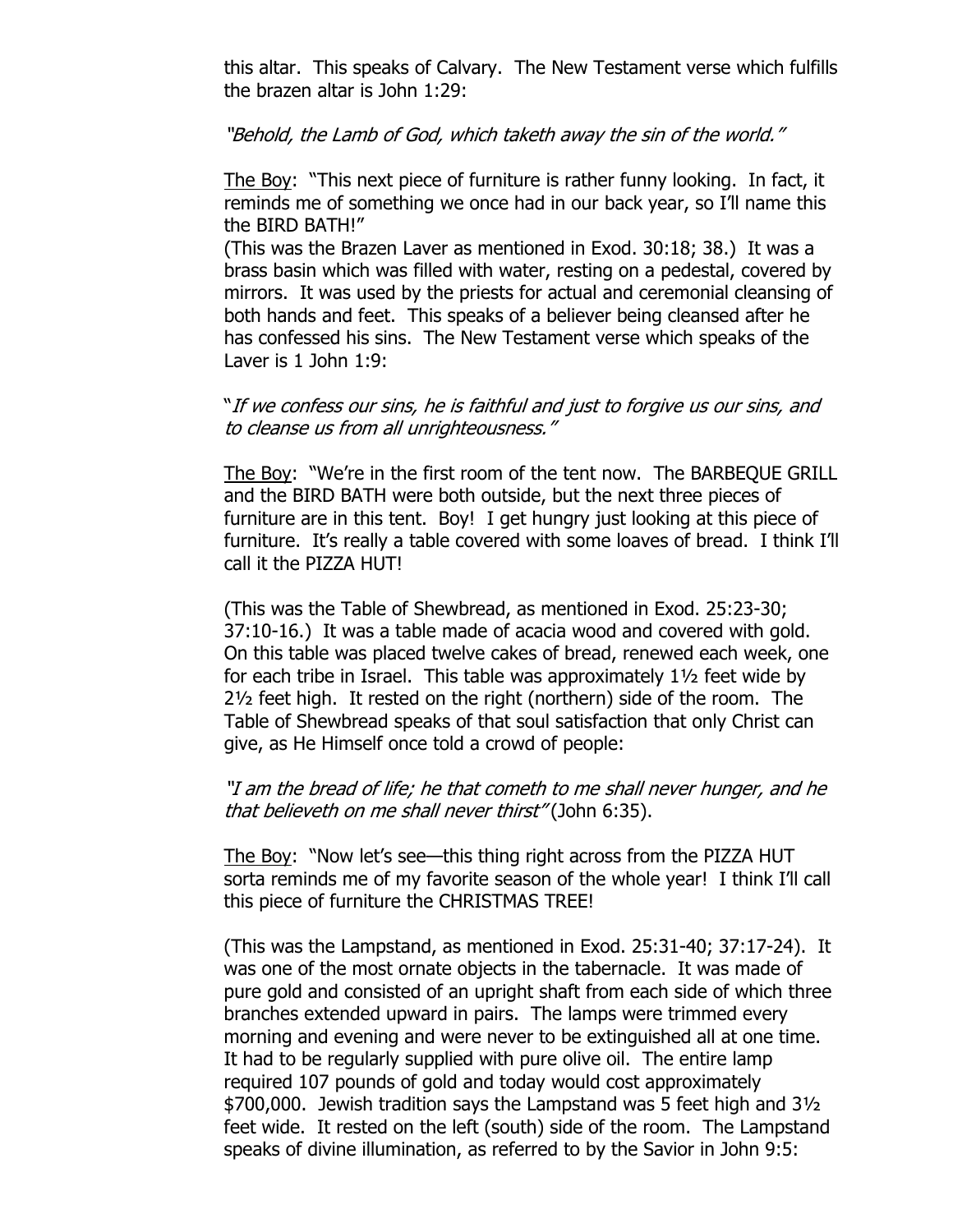"As long as I am in the world, I am the light of the world."

 The Boy: "Say Dad, where is that nice smelling smoke coming from? Oh yes, now I see. It's coming from on top that pretty golden table. I think I'll call it the PERFUME COUNTER."

 (This was the Altar of Incense, as mentioned in Exod. 30:1-10; 37:25-28.) It was a 1½ foot square by 3 feet high acacia wood table overlaid with gold. Sweet spices were burned on this table each morning and evening. The Altar of Incense is symbolic of prayer, as brought out in Rev. 8:3-4:

 "And another angel came and stood at the altar, having a golden censer; and there was given unto him much incense, that he should offer it with the prayers of all saints upon the golden altar which was before the throne. And the smoke of the incense which came with the prayers of the saints, ascended up before God out of the angel's hand."

 The Boy: "Excuse me Mr. Priest, but what's behind this big thick purple curtain?"

 Priest: "No one is permitted to go behind this Veil, son, except the Great High Priest Aaron himself, and he is only allowed to do this once each year during the Great Day of Atonement in October. But I'll tell you what, even though you can't go back there I'll at least show you what's behind there by letting you see the blueprint Moses drew at God's command."

(The priest hands the boy a sheet of paper. The boy studies it and says):

 The Boy: "It looks sorta like something Mom keeps her blankets and other things in. I'll call it the CEDAR CHEST."

 (This was the Ark of the Covenant as referred to in Exod. 25:10-22; 37:1-9.) It was the most important object in all the tabernacle and was also made of acacia wood covered with gold. It was a hollow box affair, 4 feet long and 2 feet high and contained several objects, the most important being the two stones upon which was written the Ten Commandments. The lid of this box was made of solid gold and called the Mercy Seat. On top of the box stood two golden angelic cherubims. Once each year during the Great Day of Atonement in October, the high priest would enter the Holy of Holies (which was separated from the holy place by a thick veil) and sprinkle blood upon the Mercy Seat for the sins of Israel. Above the entire ark dwelled the Shekinah Glory Cloud of God. Perhaps the most thrilling truth of the tabernacle is seen here and that is this—THE ONE THING THAT STOOD BETWEEN THE BROKEN LAW THAT MAN COULD NOT KEEP AND THE HOLY AND RIGHTEOUS WRATH OF GOD WAS THE BLOOD OF THE LAMB!